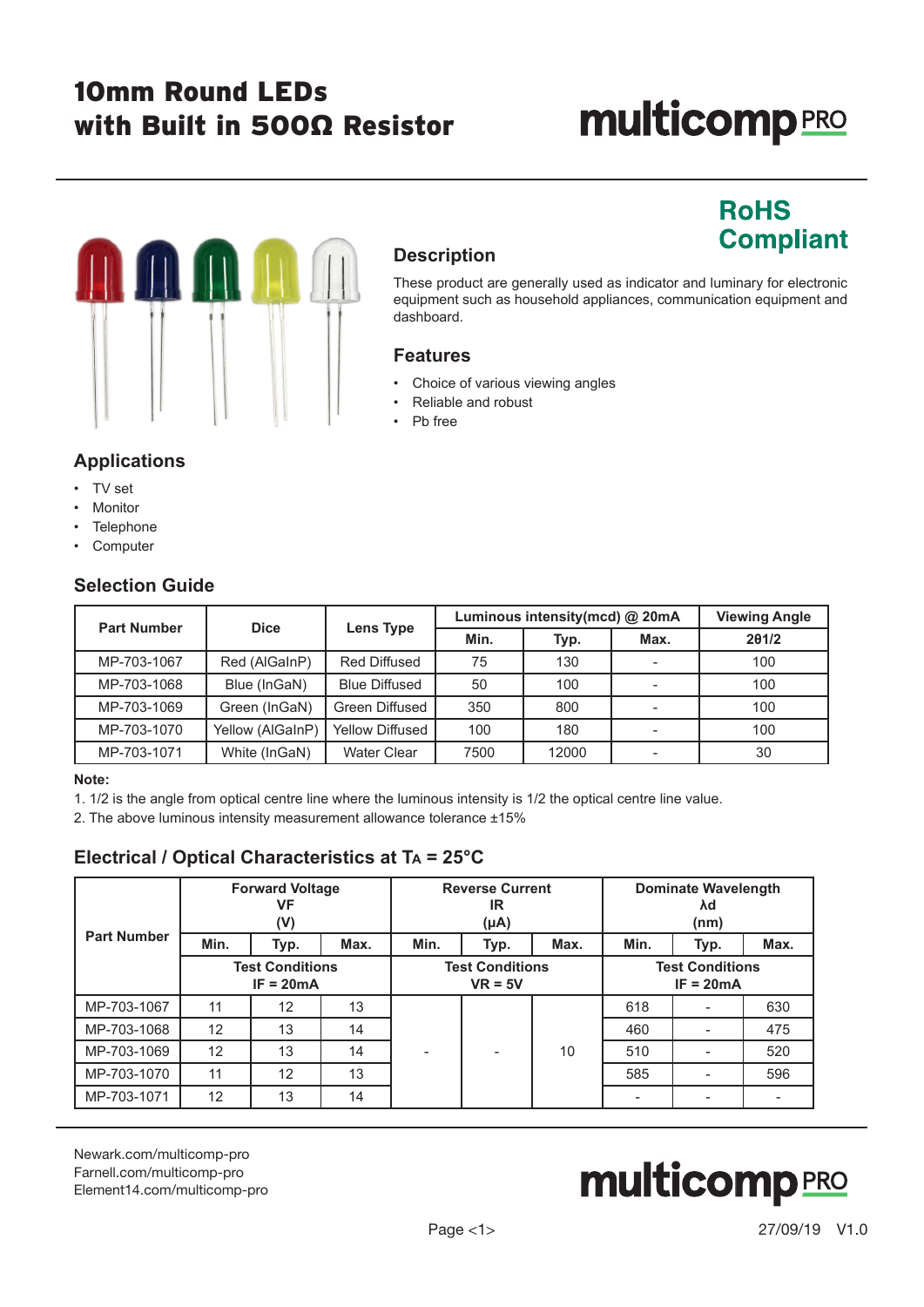# 10mm Round LEDs with Built in 500Ω Resistor

# **multicomp**PRO

|                    | <b>Chromaticity Coordinates</b><br>x/y |           |  |  |  |
|--------------------|----------------------------------------|-----------|--|--|--|
| <b>Part Number</b> | Min.                                   | Typ.      |  |  |  |
|                    | <b>Test Conditions</b><br>$IF = 20mA$  |           |  |  |  |
| MP-703-1071        |                                        | 0.26/0.25 |  |  |  |

## **Absolute Maximum Ratings at T<sup>a</sup> = 25°C**

| <b>Parameter</b>                                                    |            | Rating              |             |             |             |             | <b>Units</b> |
|---------------------------------------------------------------------|------------|---------------------|-------------|-------------|-------------|-------------|--------------|
|                                                                     | Symbol     | MP-703-1067         | MP-703-1068 | MP-703-1069 | MP-703-1070 | MP-703-1071 |              |
| Power Dissipation                                                   | Pd         | 60                  | 90          | 90          | 60          | 90          | mW           |
| <b>DC Forward Current</b>                                           | IF         | 25                  | 30          | 30          | 25          | 30          | mA           |
| Peak Forward Current [1]                                            | <b>IFP</b> |                     | 60          |             |             |             | mA           |
| Reverse Voltage                                                     | <b>VR</b>  |                     | 5           |             |             |             |              |
| Electrostatic Discharge<br>(HBM)                                    | <b>ESD</b> | 2000                |             |             |             |             | $\vee$       |
| <b>Operating Temperature</b>                                        | Topr       | $-40$ to $+85$      |             |             |             | $^{\circ}C$ |              |
| Storage Temperature                                                 | Tstg       | $-40$ to $+100$     |             |             |             | $^{\circ}C$ |              |
| Lead Soldering<br>Temperature<br>$[1.6$ mm $(0.063")$<br>from Body] |            | 260°C for 5 seconds |             |             |             |             |              |

#### **Note:**

1. 1/10 Dut cycle, 0.1ms pulse width.

2. Measurement Errors: Forward Voltage: ±0.1V, Luminous Intensity: ±10%mcd, Wavelength(x,y) ±1nm/±0.01

# **Typical Optical Characteristics Curves**



#### **Storage time**

LED can be stored for a year under the condition: The temperature of 5°C to 28°C and humility of RH 60% These production must be re-inspected and tested before use if their storage time exceed a year.

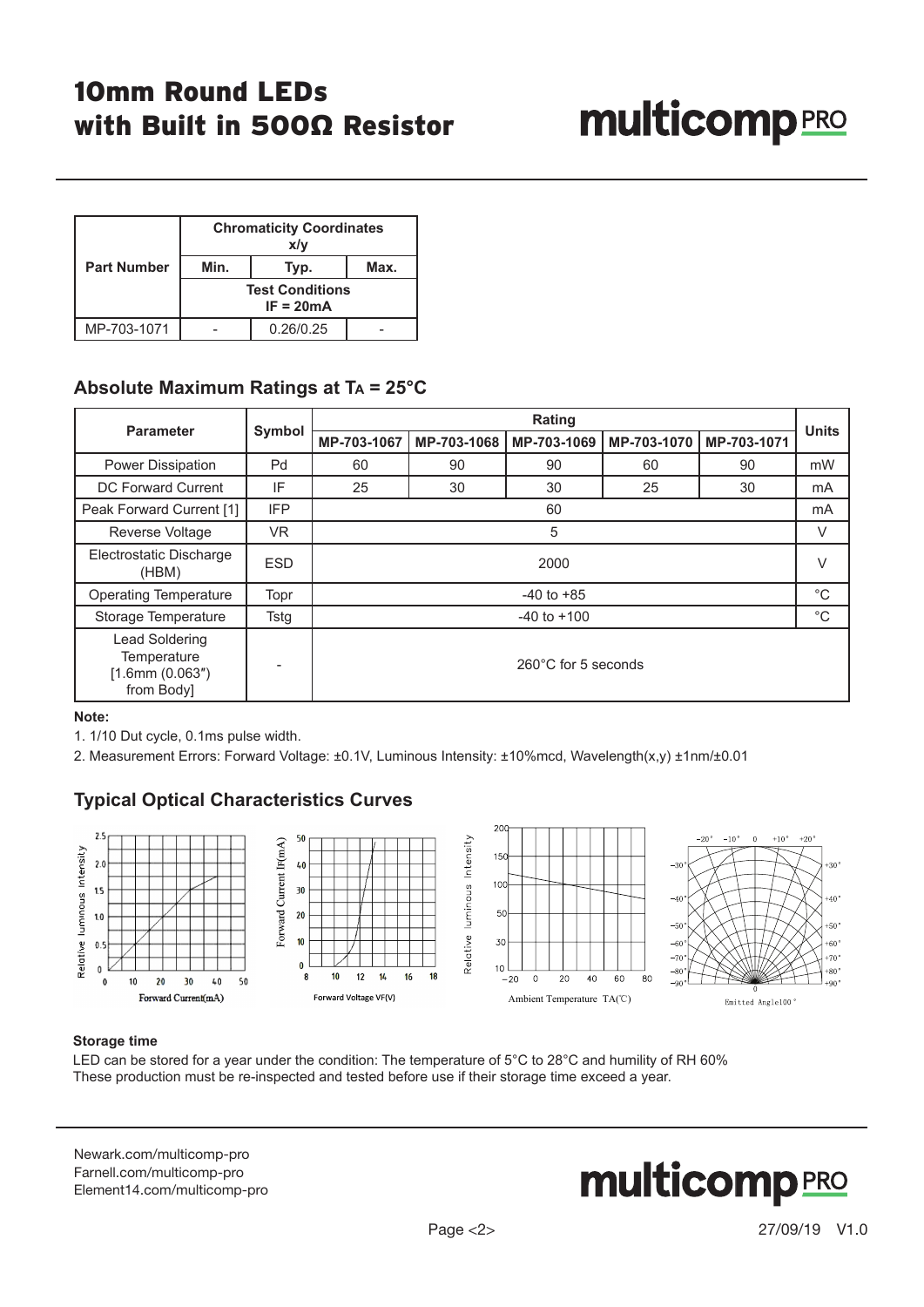# **multicomp** PRO

#### **Soldering**

When soldering leave a minimum of 2mm clearance from the base of the lens to the soldering point. Dipping the lens into the solder must be avoided.

Do not apply any external stress to the lead frame during soldering while the LED is at high temperature. Recommended soldering conditions:

|                      | Soldering iron  | <b>Wave soldering</b> |                      |  |
|----------------------|-----------------|-----------------------|----------------------|--|
| $320^{\circ}$ C Max. |                 | Pre-heat              | $120^{\circ}$ C Max. |  |
| Temperature          |                 | Pre-heat time         | 120 sec. Max.        |  |
| Soldering time       | 3 sec. Max      | Solder wave           | $260^{\circ}$ C Max  |  |
|                      | (one time only) | Soldering time        | 5 sec. Max.          |  |

#### **Note:**

Excessive soldering temperature and/or time might result in deformation of the LED lens or catastrophic failure of the LED.

#### **Drive Method**

An LED is a current-operated device, in order to ensure intensity uniformity on multiple LEDs connected in parallel in an application, it is recommended that a current limiting resistor be incorporated in the drive circuit,in series with each LED as shown in Circuit A below.



(A) Recommended circuit

(B) The brightness of each LED might appear different due to the differences in the I-V characteristics of those LEDs.

#### **Soldering temperature curve chart**



#### **Notes**

After soldering the LEDs, the epoxy bulb should be protected from mechanical shock or vibration until the LEDs return to room temperature.

A rapid-rate process is not recommended for cooling the LEDs down from the peak temperature.